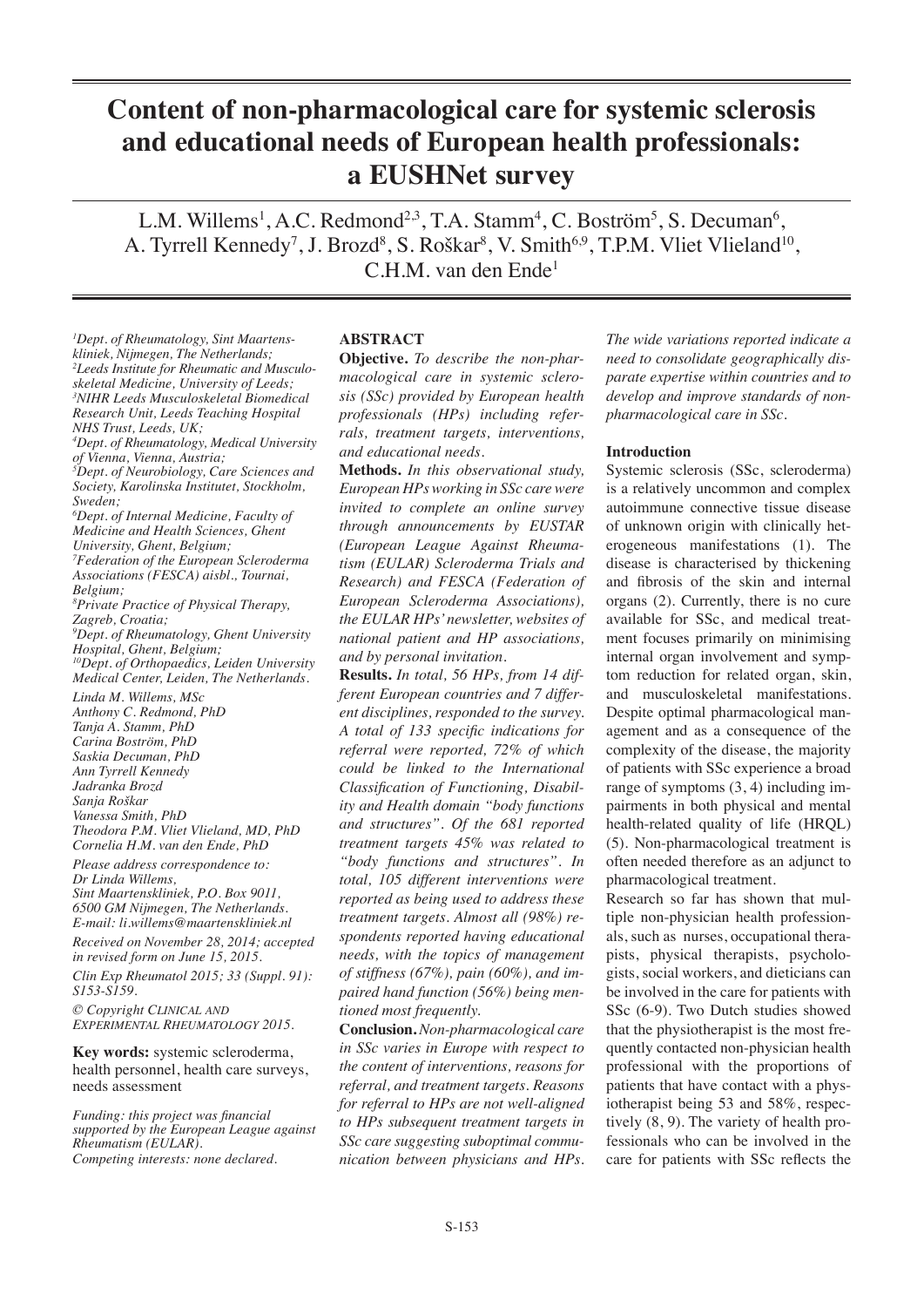broad range of symptoms that the majority of patients with SSc experience (3, 4) and that can be targeted in interventions by health professionals. However, little is known about the variation in type of interventions that are actually provided by non-physician health professionals in clinical practice.

A recent systematic review (10) showed that there is a wide variety in studied non-pharmacological interventions targeting SSc and their outcomes. This might suggest that variation exists in the types of interventions patients with SSc receive and which targets are set for treatment. The EULAR Scleroderma Health Professionals Network (EUSHNet) was established in 2011 with the goal of improving the quality of non-pharmacological care in SSc by developing standards of care, reducing the variations in expertise, accessibility, and dissemination of knowledge within and among professions in Europe (11). Before standards of care can be developed, we need to know how the nonpharmacological care in SSc is regulated in clinical practice. The aim of the current study was therefore to provide an initial description of the non-pharmacological care provided by European health professionals who treat patients with SSc in terms of the content of referrals, targets of treatment, interventions, and educational needs of the health professionals.

#### **Materials and methods**

# *Participants and procedure*

Participants were European health professionals, such as dieticians, nurses, occupational therapists, physiotherapists, podiatrists, psychologists, and social workers who are involved in the non-pharmacological care of people with SSc, and with sufficient knowledge of the English language. Health professionals working directly in clinical patient care or rehabilitation in the last five years and treating at least three patients with SSc in the last year were included in this study.

European health professionals were invited in several ways to complete an online survey in English. First, an announcement of the survey including a hyperlink was placed in the European

League Against Rheumatism (EULAR) health professionals' newsletter. Second, EUSTAR (EULAR Scleroderma Trials and Research) members were emailed about the survey including a request to forward the email to health professionals working with patients with SSc. Third, announcements were placed on a range of relevant rheumatology websites, including the Federation of European Scleroderma Associations (FESCA) website, websites of 18 national patient associations, and websites of national health professionals associations. Fourth, a systematic literature search was conducted (10) and was used to identify from authorship listings, health professionals who had published research in fields related to the effectiveness of non-pharmacological care in SSc. The corresponding author received a personal invitation by email. The snowball propagation method was also used and participants were asked to send the email about the survey to health professional colleagues. The online survey was active between June 2012 and June 2013.

#### *Survey*

The electronic survey was conducted through the NetQuestionnaires website and developed by consensus between the members of the EUSHNet Steering Group (n=9) and gathered information about: (1) participant characteristics; (2) the clinical setting, source of referral and reasons for referral to health professionals; (3) the targets of treatment; (4) interventions; and (5) educational needs. This was not an anonymous survey, since respondents could provide their name and e-mail details in case they wanted to be informed about the results. Importantly, we used a secured website and the data was only accessible with a password.

Participant characteristics assessed were: gender, country, highest academic qualification (certificate/diploma, bachelor's degree, master's degree, postgraduate research, professor), year of graduation, and type of health professional.

Questions about clinical setting and referrals consisted mainly of closedended items asking health professionals about their work setting (hospital, ambulatory/outpatient clinic, primary care, nursing home, home care, school/ university, public health), the category of work (clinical patient care/rehabilitation, research, education, management), clinical experience (years), working in clinical practice in last five years (yes/ no), and, if applicable, number of treated patients with SSc in the last year, the frequency of referrals from eight different sources, and an estimation regarding the three most common reasons for referral (open-ended question).

Targets of treatment in SSc care were assessed by providing participants with a list of 30 items of potential targets based on the concepts that were identified by Stamm *et al.* (12) and linked to the domains of the International Classification of Functioning, Disability and Health (ICF), including body functions and structures, activities and participation, and environmental and personal factors. Participants were required to tick the box(es) for those targets of treatment they felt were applicable to their own practice and they were also able to add up to two additional items per domain.

To identify types of treatment interventions that were used, a list of 69 nonpharmacological interventions was created from a literature search of reported non-pharmacological treatment modalities employed by health professionals (10, 13-19). For each intervention on the list, participants were asked how frequently they used it (never, in some patients, in most/all patients) and they had the opportunity to add additional treatment interventions to the existing list. For brevity, only interventions provided by >50% of health professionals in a profession and used in most/all patients are reported here.

Educational characteristics and needs were assessed by the following questions: post-graduate specialised training or education (yes/no), health professionals' confidence about their knowledge of current research in SSc  $(1 = not$ at all confident to  $4 = \text{very confident}$ , usefulness of further education  $(1 = not$ at all useful to  $4 = \text{very useful}$ , preferred mode of deliverance of education (internet/e-learning, face-to-face sessions during conferences, written ma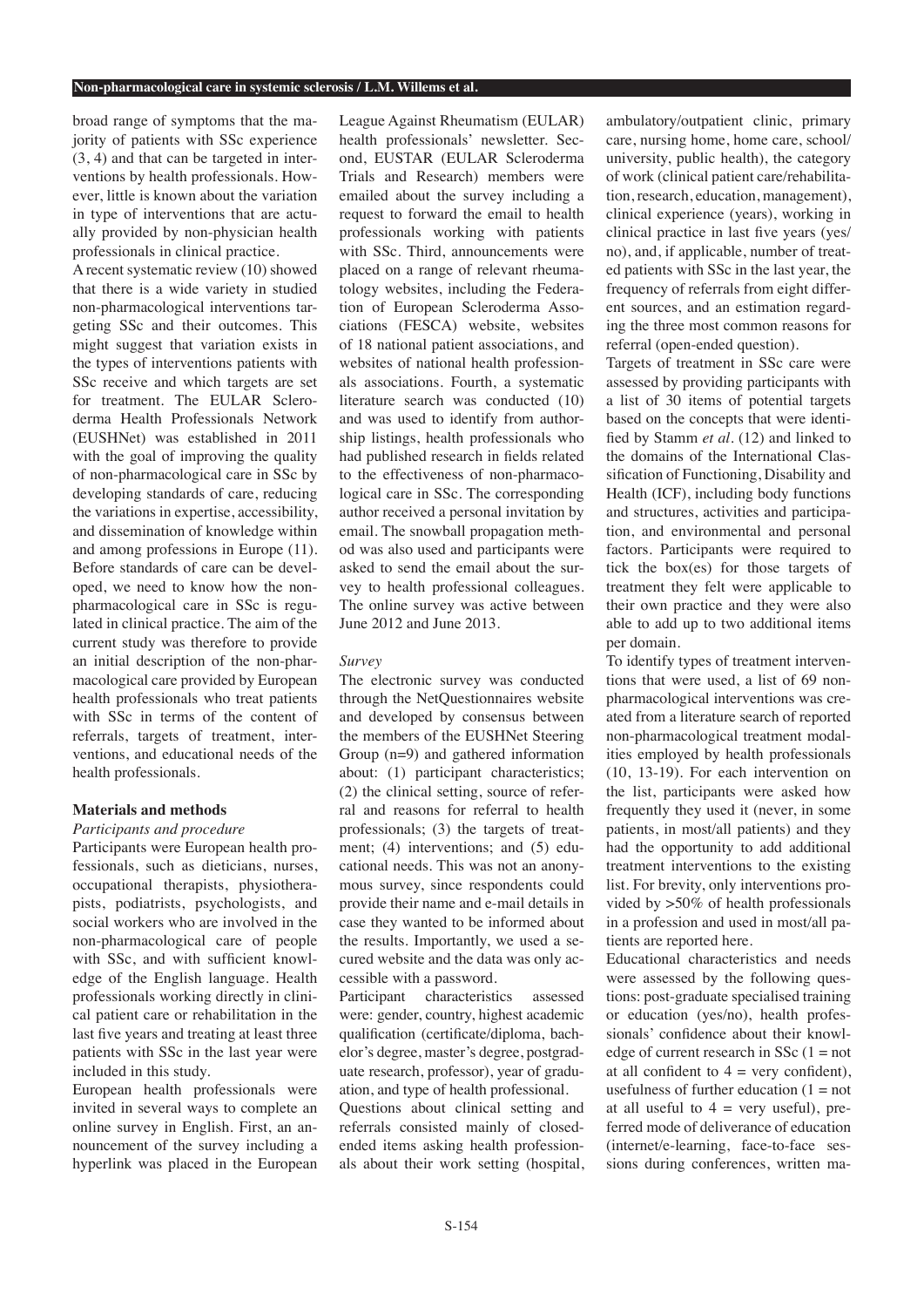terial), and a list of 22 potential topics based on the ICF for additional education (including three options to add other topics). Participants had to tick the box(es) only when they were interested in additional education on the topic. The survey was pilot-tested by the members of the EUSHNet Steering Group, and was revised based on their feedback. A copy of the survey can be obtained from the first author.

## *Data analysis*

Two researchers (LMW, NC) independently linked the most common reasons for referral to the ICF domains using established ICF linking rules (20). If an item could not be mapped to the ICF classification, this item was assigned as "not covered". Disagreements between the two researchers were discussed until consensus was achieved. Data were then analysed descriptively, and are presented as percentages for categorical variables. Analyses were conducted using Stata/IC 10.1 software (Stata-Corp LP, College Station, TX).

## **Results**

*Sample characteristics*

A total of 206 people viewed the survey on the website, of whom 102 completed at least part of the survey. Duplicate response sets were identified and excluded from the analysis (n=5). Of the 97 unique response sets, 41 were excluded from the current analysis for not meeting the inclusion criteria: two (5%) did not work in Europe; 19 (46%) were not active in clinical patient care or rehabilitation in the last five years; two (5%) were medical doctors; 16 (39%) treated less than three patients with SSc in the last year; and two (5%) completed only the demographic and work setting characteristics. As a result, a total of 56 respondents were included in the analysis.

The demographic characteristics of the 56 respondents are presented in Table I. The majority of the responding health professionals were women (n=49; 88%). Occupational therapists (n=16; 29%), nurses (n=15; 27%) and physiotherapists  $(n=14; 25%)$  were the three most common professional groups represented. The majority worked in a

**Table I.** Sample characteristics of 56 European health professionals working with patients with systemic sclerosis (SSc).

| Characteristics                               | n  | $(\%)$    |
|-----------------------------------------------|----|-----------|
| Female                                        | 49 | (87.5)    |
| Country                                       |    |           |
| Netherlands                                   | 11 | (19.6)    |
| United Kingdom                                |    | 11 (19.6) |
| Belgium                                       |    | 5(8.9)    |
| Sweden                                        |    | 5(8.9)    |
| Switzerland                                   |    | 5(8.9)    |
| Austria                                       |    | 4(7.1)    |
| Italy                                         |    | 4(7.1)    |
| Denmark                                       |    | 2(3.6)    |
| Germany                                       |    | 2(3.6)    |
| Norway                                        |    | 2(3.6)    |
| Spain                                         |    | 2(3.6)    |
| Croatia                                       |    | 1(1.8)    |
| Hungary                                       |    | 1(1.8)    |
| Portugal                                      | 1  | (1.8)     |
|                                               |    |           |
| Profession                                    |    |           |
| Occupational therapist                        |    | 16 (28.6) |
| Nurse                                         |    | 15 (26.8) |
| Physiotherapist                               |    | 14(25.0)  |
| Podiatrist                                    |    | 7(12.5)   |
| Psychologist                                  |    | 2(3.6)    |
| Dietician                                     |    | 1(1.8)    |
| Social worker                                 |    | 1(1.8)    |
| Highest academic qualification*               |    |           |
| Diploma                                       |    | 16(29.6)  |
| Bachelor degree                               |    | 18 (33.3) |
| Master degree                                 |    | 17(31.5)  |
| Postgraduate research (PhD)                   |    | 1(1.9)    |
| Professor                                     |    | 2(3.7)    |
| Practice setting <sup>†</sup>                 |    |           |
| Hospital                                      |    | 52 (92.9) |
| Ambulatory/ outpatient clinic                 |    | 21 (37.5) |
| School/ university                            |    | 7(12.5)   |
| Public health                                 |    | 3(5.4)    |
| Primary care                                  |    | 3(5.4)    |
| Home care                                     | 1  | (1.8)     |
| Category of work in last 5 years <sup>†</sup> |    |           |
| Clinical patient care/rehabilitation          |    | 56 (100)  |
| Research                                      | 21 | (37.5)    |
| Education                                     | 19 | (33.9)    |
| Management                                    |    | 7(12.5)   |
| Other                                         |    | 1(1.8)    |
|                                               |    |           |
| Years worked in clinical practice as a health |    |           |
| professional                                  |    |           |
| Less than 2 years                             |    | 1(1.8)    |
| $2-10$ years                                  |    | 15(26.8)  |
| More than 10 years                            |    | 40 (71.4) |
| Number of patients with SSc                   |    | 43 (76.8) |
| worked with in last year, more                |    |           |
| than 7 patients                               |    |           |

hospital setting (n=52; 93%) and had worked more than ten years as a health professional (n=40; 71%). Three quarters of respondents reported treating more than seven patients with SSc in the past year.

#### *Referrals*

Referrals to health professionals were most frequently made by a rheumatologist (see Table II). Table III presents the reasons for referral linked to ICF codes. There were 164 reasons for referral identified and subsequently linked to 133 ICF-codes, comprising 41 unique ICF categories. Eight reasons for referral were linked to two ICF-codes and 39 reasons for referral, such as "therapy" or "advice", could not be classified and were assigned to the category "not covered". Of the 133 ICF-codes, the majority were related to "body functions and body structures"(n  $= 96$ ; 72%) with "protective functions of the skin" (b810) and "functions of the joints and bones, other specified and unspecified" (b729) arising as the most frequent ICF-codes. "Carrying out daily routine"(d230) was reported by 13 health professionals and was therefore the most frequent ICF-code describing referral within the domain of "activities and participation".

## *Targets for treatment*

Table IV shows targets on which health professionals focus during treatment in the majority of their patients with SSc. In total, health professionals reported an average of thirteen treatment targets in the care for people with SSc. The majority of the reported 681 targets of treatment were linked to the ICF domains "body functions and body structures"  $(n=303; 45%)$  with pain and stiffness mentioned by more than three quarters of the health professionals. One-third of the treatment targets are related to the ICF domain "environmental and personal factors", and a quarter to "activities and participation".

# *Interventions*

Interventions frequently utilised in the treatment of people with SSc are detailed in Table V. In total, health professionals mentioned 36 interventions in addition to the 69 predefined interventions, resulting in a total of 105 interventions. Of these 34, were provided by >50% of health professionals in a profession and used in most/all people with SSc, including nine interventions that were provided by at least two pro-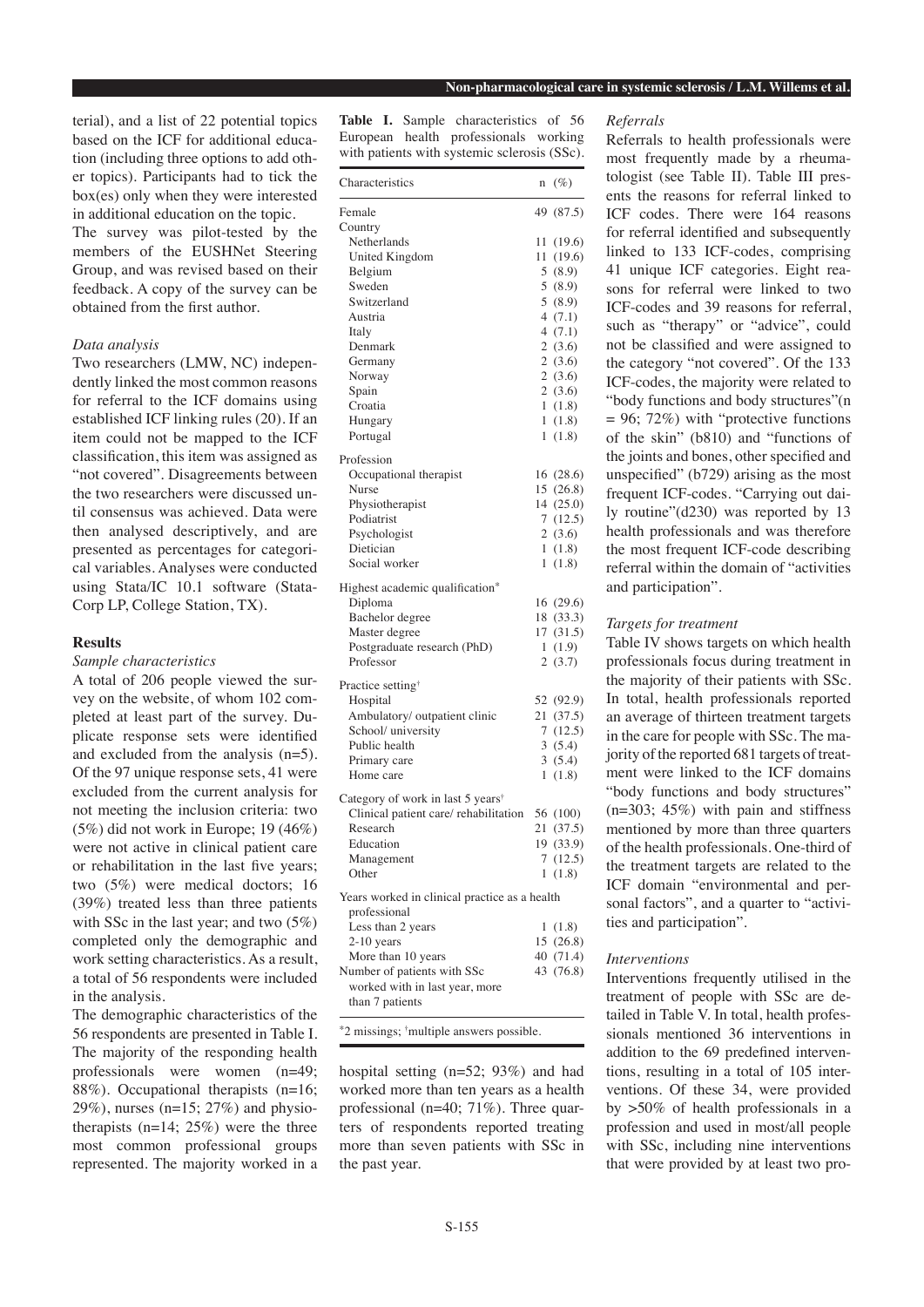Table II. Frequency of referrals from different sources (n=56).

|                                    | $n(\%)$                 |                         |                             |
|------------------------------------|-------------------------|-------------------------|-----------------------------|
|                                    | Never/not<br>applicable | Some of the<br>patients | Most/all of<br>the patients |
| General practitioners              | 41 (73.2)               | 13(23.2)                | 2(3.6)                      |
| Rheumatologists                    | 4(7.1)                  | 4(7.1)                  | 48 (85.7)                   |
| Dermatologists                     | 38 (67.9)               | 14(25.0)                | 4(7.1)                      |
| Other physician specialists        | 41 (73.2)               | 15(26.8)                | 0(0)                        |
| Non-physician health professionals | 40(71.4)                | 13(23.2)                | 3(5.4)                      |
| Self-referral                      | 42 (75.0)               | 11(19.6)                | 3(5.4)                      |
| Other                              | 54 (96.4)               | 1(1.8)                  | 1(1.8)                      |

fessional groups. The intervention "selfmanagement" was reported by four professional groups, including occupational therapists, psychologists, one dietician, and one social worker. The 71 interventions that were not listed in Table V and used less commonly were, amongst others, enteral/parenteral tube feeding, relaxation, referrals to other health professionals, training the foot, behaviour experiments, wound care, and vocational rehabilitation (Supplementary Table I).

## *Educational needs among health professionals*

Approximately one-third of the health professionals (n=20; 39%) had participated in post-graduate specialised train-

**Table III.** Reasons for referral expressed as ICF codes (n=133) mentioned by 56 health professionals.

| Reasons for referral              |                          | $n \ (\%)$ |
|-----------------------------------|--------------------------|------------|
| Body functions and structures     |                          | 96 (72.2)  |
| Mental functions                  | 5                        |            |
| Sensory functions and pain        | 11                       |            |
| Functions of the cardiovascular,  | 22                       |            |
| haematological, immunological,    |                          |            |
| and respiratory systems           |                          |            |
| Functions of the digestive,       | 5                        |            |
| metabolic and endocrine systems   |                          |            |
| Neuromusculoskeletal and          | 26                       |            |
| movement-related functions        |                          |            |
| Functions of the skin and related | 21                       |            |
| structures                        |                          |            |
| Other                             | 2                        |            |
| Structures related to movement    | $\overline{\mathcal{A}}$ |            |
| Activities and participation      |                          | 27(20.3)   |
| General tasks and demands         | 14                       |            |
| Mobility                          | 5                        |            |
| Self-care                         | 5                        |            |
| Major life areas                  | 3                        |            |
| Environmental factors             |                          | 10(7.5)    |
| Products and technology           | 5                        |            |
| Services, systems and policies    | 2                        |            |
| Other                             | 3                        |            |

ing, education or a course specifically about SSc. Although the majority of health professionals were either moderately confident or very confident that their knowledge of current research evidence about health professional practice in SSc care was up to date (n=44; 85%), further training would be moderately or very useful according to most participants (n=47; 90%). Specific educational needs were reported by 51 (98%) of the responding health professionals. A median of seven (interquartile range=4-9) educational needs were reported, with further education about helping patients to manage stiffness, pain, and hand function cited most frequently as priority areas (Table VI). The preferred mode of education delivery reported was a combination of internet/e-learning  $(n =$ 38; 73%), face-to-face sessions during conferences (n=33; 64%), and written material  $(n=31:60\%)$ .

# **Discussion**

This was the first study to investigate the current non-pharmacological care in clinical practice provided by European health professionals who treat people with SSc. This study shows that non-pharmacological care in SSc is variable in Europe with respect to reasons for referral, targets of treatment, and the content of interventions. Most referrals concerned body functions and structures. There is an apparent discrepancy between the reasons for referral given by physicians and the subsequent targets of treatment set by health professionals, and it seems therefore, that expectations for non-pharmacological care are not well aligned between physicians and non-physician health professionals caring for people with SSc. We acknowledge the relatively small

**Table IV.** Health professionals' targets of treatment in the care for patients with systemic sclerosis  $(n=681)$  mentioned by 53 health professionals.

| Targets of treatment                                            | $n(\%)$        |  |
|-----------------------------------------------------------------|----------------|--|
| Body functions and structures                                   | 303 (44.5)     |  |
| Pain                                                            | 47             |  |
| Stiffness, cramps, calcification                                | 41             |  |
| Fatigue                                                         | 35             |  |
| Blood vessels functions, Raynaud's<br>phenomenon                | 34             |  |
| Emotional issues                                                | 32             |  |
| Body image and appearance,<br>including weight maintenance/loss | 22             |  |
| Skin                                                            | 20             |  |
| Lung function, bronchiae                                        | 19             |  |
| Sleeping                                                        | 19             |  |
| Dry mucous membranes, dry mouth,<br>eyes, nose                  | 18             |  |
| Ingestion functions                                             | 14             |  |
| Other                                                           | $\mathfrak{D}$ |  |
| Activities and participation                                    | 161 (23.6)     |  |
| Household activities                                            | 39             |  |
| Impaired hand function                                          | 37             |  |
| Paid work and productive activities                             | 36             |  |
| Eating and drinking                                             | 26             |  |
| Impaired foot function                                          | 17             |  |
| Other                                                           | 6              |  |
| Environmental and personal factors                              | 217 (31.9)     |  |
| Coldness                                                        | 39             |  |
| Coping with the disease                                         | 37             |  |
| Support from others                                             | 33             |  |
| Non-pharmacological treatment                                   | 30             |  |
| Experiences with healthcare<br>institutions                     | 23             |  |
| Counselling                                                     | 21             |  |
| Footwear                                                        | 20             |  |
| Drugs and side effects                                          | 13             |  |
| Other                                                           | 1              |  |

proportion of the total population of European health professionals completing the survey, which might reflect the fragmented expertise about non-pharmacological care for people with SSc. Of note, there was a marked discrepancy between the reasons for referral to health professionals and the health professionals' own targets for treatment as reported in our study. Reasons for referral primarily focused on body functions and structures in referring people with SSc to health professionals, while targets of treatment were more often reported in the domain of environmental and personal factors. The finding that physicians in making referral decisions mainly focus on functions and structures might indicate a lack of knowledge regarding the range of available treatment options that health professionals can deliver for people with SSc.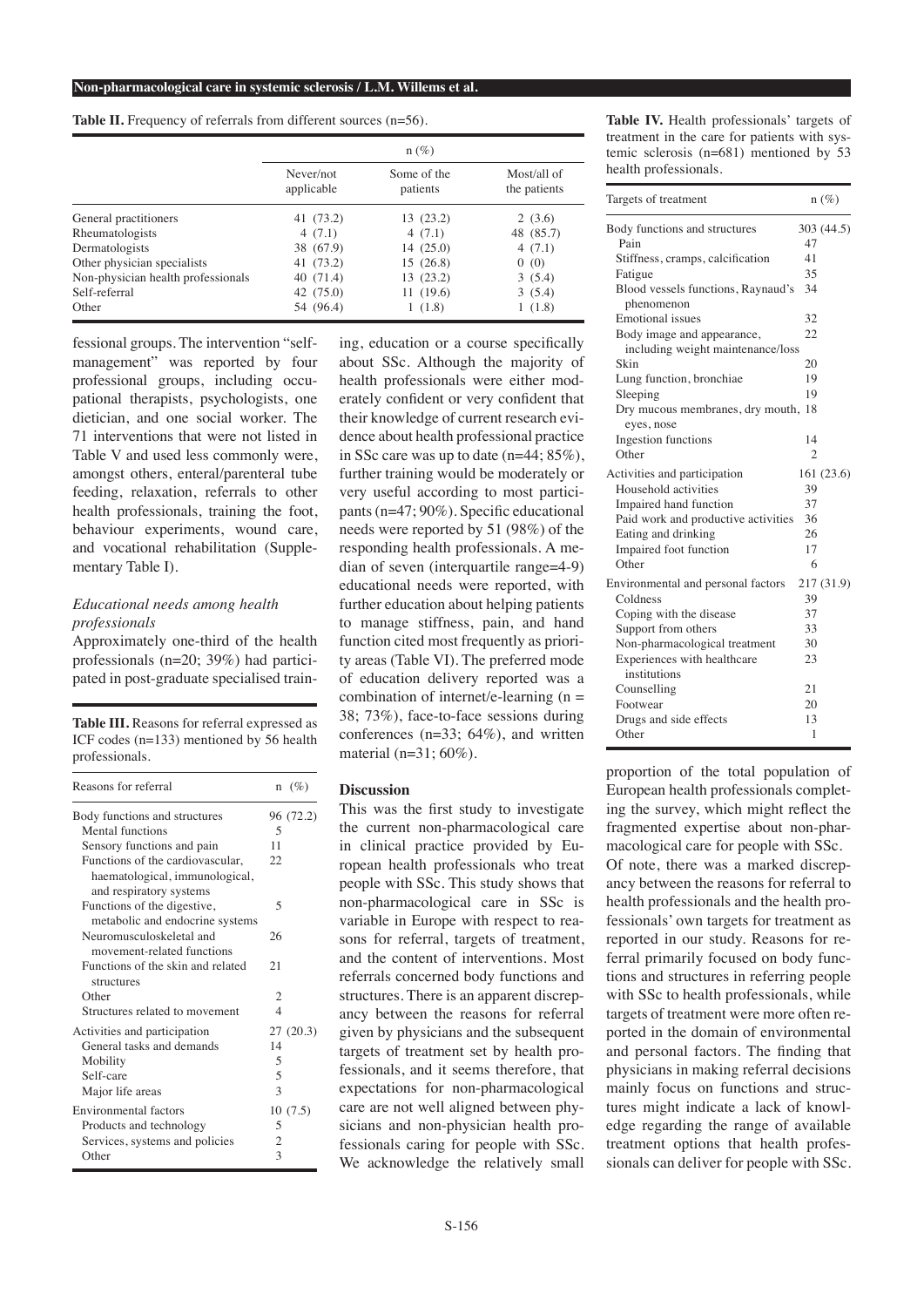Table V. Interventions used in the treatment of most/all patients with SSc by  $>50\%$  of health professionals (n=53).

|                                      | PT<br>$n = 14$ | Nurse<br>$n=14$ | <b>OT</b><br>$n = 14$ | Podiatrist<br>$n=7$ | <b>PSY</b><br>$n=2$ | Dietician<br>$n=1$ | <b>SW</b><br>$n=1$ |
|--------------------------------------|----------------|-----------------|-----------------------|---------------------|---------------------|--------------------|--------------------|
| Assessment of body functions/        | X              |                 | X                     | X                   |                     |                    |                    |
| structures/activities                |                |                 |                       |                     |                     |                    |                    |
| Physical activity promotion          | Χ              |                 |                       |                     |                     |                    |                    |
| Posture training                     | X              |                 |                       |                     |                     |                    |                    |
| Manual therapy                       | X              |                 |                       |                     |                     |                    |                    |
| Training of upper extremity          | X              |                 | X                     |                     |                     |                    |                    |
| Training of the hand                 | X              |                 | X                     |                     |                     |                    |                    |
| Training of the trunk                | X              |                 |                       |                     |                     |                    |                    |
| Skin elasticity mouth                | X              |                 |                       |                     |                     |                    |                    |
| Skin elasticity hand                 | X              |                 | X                     |                     |                     |                    |                    |
| Training of household activities     |                |                 | X                     |                     |                     |                    |                    |
| Training of personal care activities |                |                 | X                     |                     |                     |                    |                    |
| Training of eating activities        |                |                 | X                     |                     |                     |                    |                    |
| Training of leisure activities       |                |                 | X                     |                     |                     |                    |                    |
| Training of work-related activities  |                |                 | X                     |                     |                     |                    |                    |
| Thermotherapy                        |                |                 | X                     |                     |                     |                    |                    |
| Advice lifestyle                     | X              | X               |                       |                     |                     |                    |                    |
| Advice illness and treatment         | X              | X               |                       |                     |                     |                    |                    |
| Advice physical activity             | X              | X               |                       | X                   |                     |                    |                    |
| Advice medication adherence          |                | X               |                       |                     |                     |                    |                    |
| Advice nutritional                   |                |                 |                       |                     |                     | X                  |                    |
| Advice energy conservation           |                |                 | X                     |                     |                     |                    |                    |
| Advice joint protection              | X              |                 | X                     |                     |                     |                    |                    |
| Advice splints                       |                |                 |                       | X                   |                     |                    |                    |
| Advice foot-care                     |                |                 |                       | X                   |                     |                    |                    |
| Advice footwear                      |                |                 |                       | X                   |                     |                    |                    |
| Advice assistive devices             |                |                 | X                     |                     |                     |                    |                    |
| Advice environment modifications     |                |                 |                       | X                   |                     |                    |                    |
| Self-management                      |                |                 | X                     |                     | X                   | X                  | X                  |
| Cognitive restructuring              |                |                 |                       |                     | X                   |                    |                    |
| Motivational Interviewing            |                |                 |                       |                     | X                   |                    |                    |
| Support patient/family               |                |                 |                       |                     |                     |                    | X                  |
| Supplement fluid                     |                |                 |                       |                     |                     | X                  |                    |
| Monitor nutritional status           |                |                 |                       |                     |                     | X                  |                    |
| Health promotion                     | X              | X               |                       | X                   |                     |                    |                    |

PT: physiotherapist; OT: occupational therapist; PSY: psychologist; SW: social worker.

Table VI. Educational needs of 52 European health professionals (HPs) working in systemic sclerosis care (n=52).

| Areas of educational need |           | $n$ (%) of HPs Areas of educational need | $n$ (%) of HPs |
|---------------------------|-----------|------------------------------------------|----------------|
| Understanding stiffness   | 35(67.3)  | Respiratory function                     | 19(36.5)       |
| Pain                      | 31(59.6)  | Digestive functions                      | 16(30.8)       |
| Hand function             | 29(55.8)  | Physical modalities                      | 15(28.9)       |
| Fatigue                   | 24(46.2)  | Sexual function                          | 15(28.9)       |
| Circulatory problems      | 24 (46.2) | Functions and structures of              |                |
|                           |           | cardiovascular system                    | 14(26.9)       |
| Foot problems             | 24 (46.2) | Dry mucous membranes                     | 14 (26.9)      |
| Face problems             | 23(44.2)  | Ingestion functions                      | 13(25.0)       |
| Emotional functions       | 23(44.2)  | Nutrition intervention                   | 11(21.2)       |
| Psychosocial functions    | 22(42.3)  | Sleep                                    | 11(21.2)       |
| Physical functions        | 21(40.4)  | Other                                    | 6(11.5)        |

This is likely to be due to suboptimal communication between physicians and health professionals. A tool that screens limitations in activities, participation problems, and the patientneed for advice or therapy that can be addressed by a health professional, can

help guide and optimise referrals for patients, such as the Perceived Limitations in Activities and Needs Questionnaire (21). Referrals can also be optimised by allowing health professionals to refer the patients to each other or making health professionals aware that referring patients is a possibility. This will make non-pharmacological interventions in SSc more accessible but also less transparent. A case manager, such as a medical specialist or a nurse, could be a solution to increase transparency of the provided care.

In our study we found that health professionals use a wide variety of nonpharmacological interventions in treating people with SSc. In addition, we found some overlap in the interventions provided across the different professions. It is not uncommon that roles of health professionals partly overlap (22) and this can lead to both synergy and complimentary input for patients as well as to contradictory advice and conflicting treatment plans (23). Considering the diversity in interventions, the number of disciplines potentially involved, and the limited evidence for the effectiveness of many non-pharmacological interventions in SSc (10), practice-based recommendations based on a broad consensus are highly warranted to improve the accessibility and inequity of care for people with SSc and to ensure consistency in approach between different professions. International consensus on a limited number of treatment targets and the content of a limited number of non-pharmacological interventions could provide a focus for both clinical practice and research. Agreement on core elements of nonpharmacological care could increase transparency and enhance communication among different professional groups. Furthermore, a clear focus could facilitate international collaborative efforts to initiate randomised controlled trials with sufficient power to contribute meaningfully to the body of knowledge. These are important steps in establishing standards of non-pharmacological care for SSc.

Nearly all health professionals reported educational needs, although one-third of the health professionals in our study participated in post-graduate specialised training or education specifically about SSc and the majority of the health professionals were confident that their knowledge about current research in SSc was up to date. These educational needs were broadly in line with the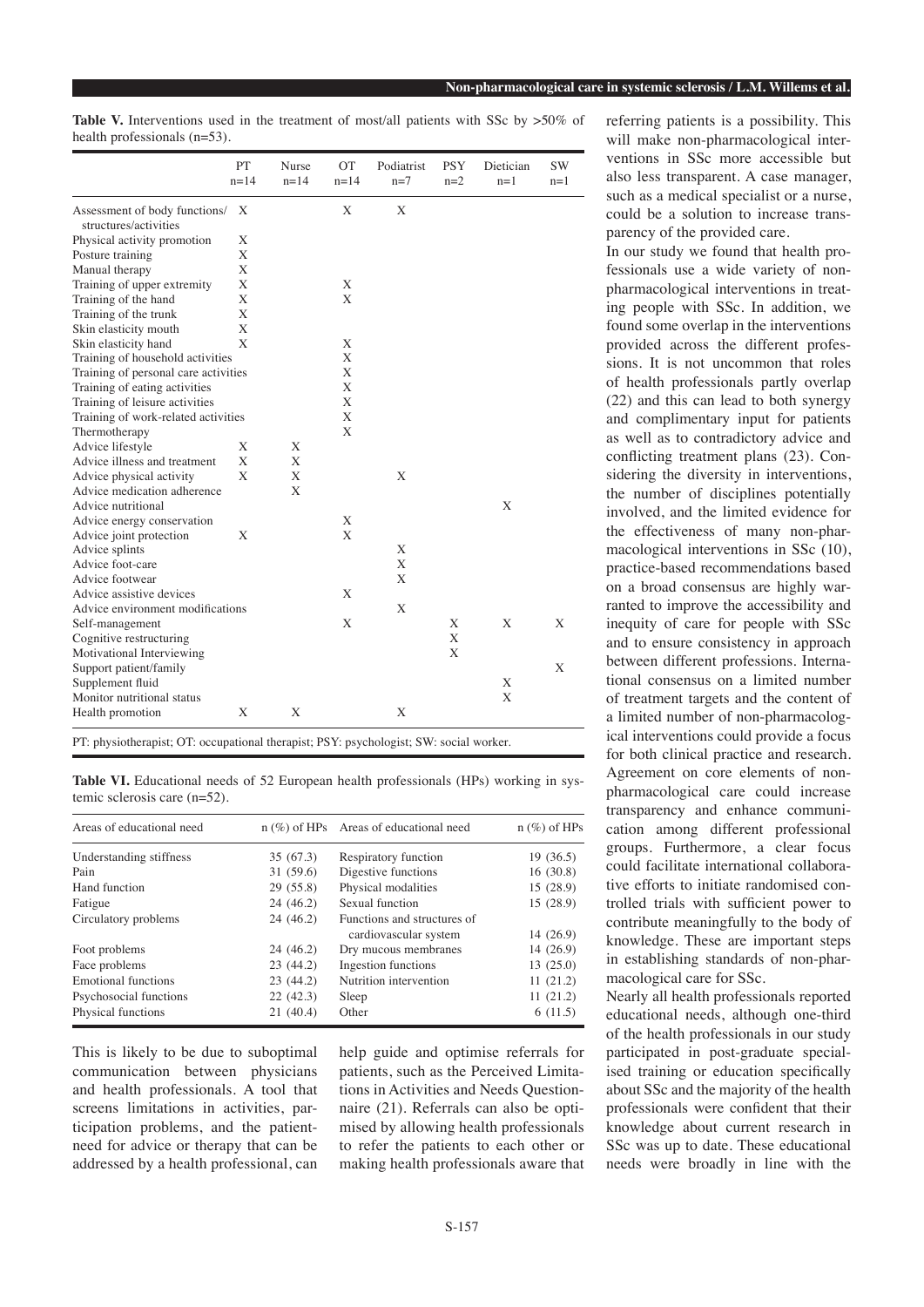**Supplementary Table I.** List of 71 interventions not presented in Table V named by at least one health professional (n=53).

| Interventions                                              | Health professional(s) involved            |
|------------------------------------------------------------|--------------------------------------------|
| Acceptance therapy                                         | PT                                         |
| Activity-based counselling to prevent Raynaud's phenomenon | $\overline{O}$                             |
| Advice warming equipment                                   | Nurse                                      |
| Advice calcinosis<br>Advice hand warmers                   | Podo<br>OТ                                 |
| Advice statutory services                                  | PT, Nurse, Podo, PSY, SW, OT               |
| Aerobic capacity training                                  | PT, Nurse, OT                              |
| Balance/coordination training                              | PT, Nurse, Podo, OT                        |
| Behaviour experiments                                      | PT, Nurse, PSY, SW, OT                     |
| Care of mucosa                                             | Nurse                                      |
| Client centred interventions                               | <b>PSY</b>                                 |
| Communication skills                                       | Dietician, PT, Nurse, PSY, SW, OT          |
| Connective tissue massage<br>Cycling training              | PT, Nurse, Podo, OT<br>PТ                  |
| Dental care                                                | Nurse                                      |
| Design/adapt orthotic devices                              | PT, Nurse, Podo, OT                        |
| Drug monitoring                                            | Nurse, Podo                                |
| Electrotherapy                                             | PT, Nurse                                  |
| Enteral tube feeding                                       | Dietician, Nurse                           |
| Eye care                                                   | Nurse                                      |
| Fascia stretch training                                    | PT<br>Nurse                                |
| Group education<br>Hand assessment                         | Nurse                                      |
| Hydrotherapy/spa therapy                                   | PT, Nurse                                  |
| Insole therapy                                             | Podo                                       |
| Laser therapy                                              | PT, Nurse                                  |
| Massage                                                    | PT. OT                                     |
| Mindfulness                                                | PT, Nurse, Podo, PSY, OT                   |
| Moistening measures                                        | Nurse                                      |
| Myofascial release technique<br>Nail care                  | PT<br>Podo                                 |
| Nutrition assessment                                       | Nurse                                      |
| Osteopathy                                                 | PT                                         |
| Padding                                                    | PT, Nurse, Podo                            |
| Paraffin/wax treatment                                     | PT, Nurse, OT                              |
| Parenteral tube feeding                                    | Dietician, Nurse                           |
| Podiatric surgery                                          | PT, Nurse, Podo                            |
| Prescribe medication                                       | Nurse, Podo                                |
| Problem-solving training<br>Professional foot care         | Dietician, PT, Nurse, PSY, SW, OT<br>Nurse |
| Referrals                                                  | PT, Nurse, Podo, PSY, OT                   |
| Relapse prevention                                         | PT, Nurse, PSY, OT                         |
| Relaxation                                                 | PT, Nurse, PSY, OT                         |
| Removal of callosities                                     | Podo                                       |
| Scalpel debridement of corns                               | Podo                                       |
| Sicca screening                                            | Nurse                                      |
| Skin care<br>Splinting                                     | Nurse, OT<br>OТ                            |
| Stimulation therapy                                        | <b>PT</b>                                  |
| Strapping                                                  | PT, Nurse, Podo                            |
| Stress management                                          | OТ                                         |
| Stretching diaphragm and oesophagus                        | PТ                                         |
| Stretching ears                                            | Nurse                                      |
| Stretching legs                                            | PT                                         |
| Stretching shoulders<br>Stretching trunk                   | PT<br>PT                                   |
| Supplement pill                                            | PT, Nurse                                  |
| Supplement powder                                          | Dietician, PT, Nurse                       |
| Supply medication                                          | Nurse, Podo                                |
| <b>TENS</b>                                                | PT. Nurse                                  |
| Therapy regarding appearance related changes               | Nurse                                      |
| Therapy with vibration                                     | <b>OT</b>                                  |
| Training foot<br>Training lower extremity                  | PT, Nurse, Podo, OT                        |
| Training of dexterity                                      | PT, Nurse, Podo, OT<br>PT, Nurse, OT       |
| Training of walking                                        | PT, Nurse, Podo, OT                        |
| Training temporomandibular joint                           | PT, Nurse, OT                              |
| Ulcer management                                           | Podo                                       |
| Ultrasound therapy                                         | PT, Nurse                                  |
| Vocational rehabilitation                                  | PT, Nurse, PSY, SW, OT                     |
| Wound care                                                 | PT, Nurse, Podo, OT                        |

PT: Physiotherapist; Podo: podiatrist; PSY: psychologist; SW: social worker; OT: occupational therapist.

most common symptoms experienced by patients with SSc (3, 4), *i.e*. education in helping patients to manage stiffness, pain, and impaired hand function. This survey represents the first step in understanding variation in practice and in patient-need across Europe to enable prioritisation of the most important research questions. Using this knowledge, the European network of health professionals working in SSc care, EUSHNet, will also be able to take a lead in combining the existing expertise among health professionals, provide a platform to exchange knowledge, and develop educational courses and education material. For this purpose the Framework for Action on Interprofessional Education and Collaborative Practice could be used to generate ideas on how to implement interprofessional education and collaborative practice (24).

Our study has limitations that must be acknowledged. We noted previously that the sample reflects only a small proportion of the health professionals in the EULAR countries, especially in Eastern European countries. Furthermore, only half the health professionals that viewed the survey and read the explanatory notes on the website went on to complete the survey. This suggests that the health professionals who did not start filling in the survey may not have been confident about their expertise regarding the care for people with SSc. Alternatively, the relatively low number of respondents might also be explained by a lack of interest or the difficulty in responding using English language.

In conclusion, the complexity of SSc is reflected in the wide variety of targets for treatment and the breadth of interventions that health professionals use in the treatment of SSc. The reasons for referral by medical colleagues and subsequent treatment targets are not well aligned in SSc care, suggesting suboptimal communication between physicians and health professionals. Educational needs were identified in nearly every health professional responding. The self-reported expertise among health professionals in the nonpharmacological care of SSc appears varied and a first step towards develop-